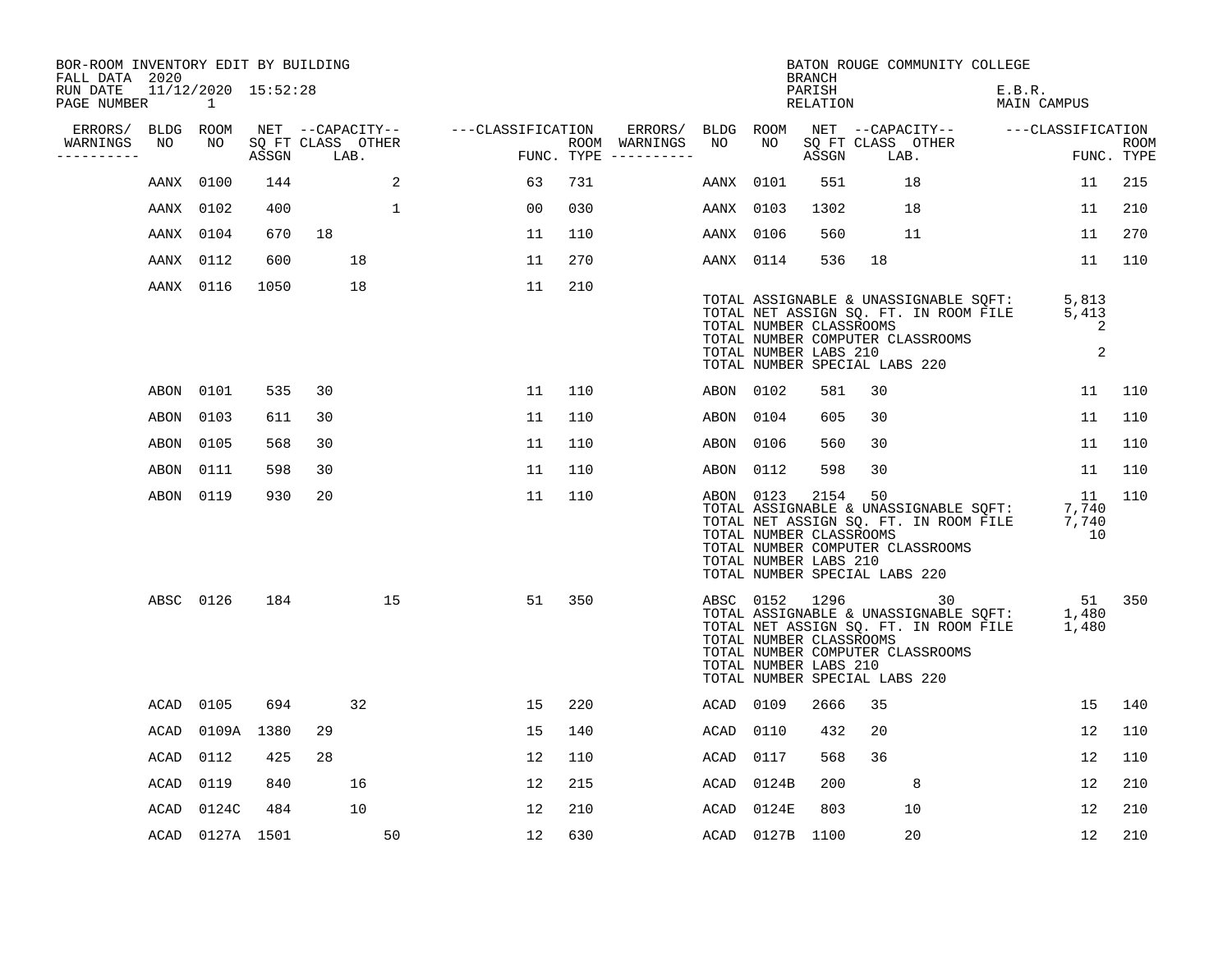| BOR-ROOM INVENTORY EDIT BY BUILDING<br>FALL DATA 2020 |      |                          |       |    |                           |                   |    |     |                                      |             |                                                                                   | <b>BRANCH</b>      |    |                                        | BATON ROUGE COMMUNITY COLLEGE                                                  |                                               |                           |
|-------------------------------------------------------|------|--------------------------|-------|----|---------------------------|-------------------|----|-----|--------------------------------------|-------------|-----------------------------------------------------------------------------------|--------------------|----|----------------------------------------|--------------------------------------------------------------------------------|-----------------------------------------------|---------------------------|
| RUN DATE<br>PAGE NUMBER                               |      | 11/12/2020 15:52:28<br>2 |       |    |                           |                   |    |     |                                      |             |                                                                                   | PARISH<br>RELATION |    |                                        | E.B.R.                                                                         | MAIN CAMPUS                                   |                           |
| ERRORS/                                               | BLDG | ROOM                     |       |    | NET --CAPACITY--          | ---CLASSIFICATION |    |     | ERRORS/                              |             | BLDG ROOM                                                                         |                    |    | NET --CAPACITY--                       |                                                                                | ---CLASSIFICATION                             |                           |
| WARNINGS<br>--------                                  | NO   | NO.                      | ASSGN |    | SQ FT CLASS OTHER<br>LAB. |                   |    |     | ROOM WARNINGS<br>FUNC. TYPE $------$ | NO          | NO.                                                                               | ASSGN              |    | SQ FT CLASS OTHER<br>LAB.              |                                                                                |                                               | <b>ROOM</b><br>FUNC. TYPE |
|                                                       | ACAD | 0127H                    | 882   |    | 15                        |                   | 12 | 210 |                                      | ACAD        | 0127J                                                                             | 110                |    | $\mathbf{1}$                           |                                                                                | 12                                            | 310                       |
|                                                       | ACAD | 0128A                    | 832   | 21 |                           | 12                |    | 140 |                                      | ACAD        | 0128B                                                                             | 832                | 20 |                                        |                                                                                | 12                                            | 140                       |
|                                                       | ACAD | 0128C                    | 1321  | 25 |                           | 12                |    | 140 |                                      | ACAD        | 0128D                                                                             | 796                |    | 20                                     |                                                                                | 12                                            | 210                       |
|                                                       | ACAD | 0128G                    | 198   |    | 2                         |                   | 12 | 310 |                                      | ACAD        | 01281                                                                             | 816                | 20 |                                        |                                                                                | 12                                            | 140                       |
|                                                       | ACAD | 0128J                    | 1216  | 36 |                           |                   | 12 | 140 |                                      | ACAD        | 0130                                                                              | 1320               | 20 |                                        |                                                                                | 12                                            | 140                       |
|                                                       | ACAD | 0130C                    | 2310  |    | 37                        | 12                |    | 210 |                                      | ACAD        | 0131                                                                              | 3893               |    | 40                                     |                                                                                | 12                                            | 220                       |
|                                                       | ACAD | 0131A                    | 724   |    | 20                        | 12                |    | 210 |                                      | ACAD        | 0131C                                                                             | 478                |    | 4                                      |                                                                                | 12                                            | 210                       |
|                                                       | ACAD | 0133                     | 476   | 28 |                           |                   | 12 | 110 |                                      | <b>ACAD</b> | 0200                                                                              | 364                |    | 50                                     |                                                                                | 51                                            | 430                       |
|                                                       | ACAD | 0202                     | 1095  | 44 |                           | 12                |    | 110 |                                      | ACAD        | 0203                                                                              | 3228               |    | 48                                     |                                                                                | 12                                            | 210                       |
|                                                       | ACAD | 0203J                    | 938   |    | 18                        | 12                |    | 210 |                                      | ACAD        | 0205                                                                              | 449                | 20 |                                        |                                                                                | 12                                            | 110                       |
|                                                       | ACAD | 0207                     | 978   | 25 |                           | 12                |    | 110 |                                      | ACAD        | 0208                                                                              | 1149               |    | 20                                     |                                                                                | 51                                            | 210                       |
|                                                       | ACAD | 0210                     | 1145  | 35 |                           | 12                |    | 110 |                                      | ACAD        | 0211                                                                              | 662                | 30 |                                        |                                                                                | 12                                            | 110                       |
|                                                       | ACAD | 0215                     | 675   | 33 |                           | 12                |    | 110 |                                      | ACAD        | 0216                                                                              | 416                |    | 8                                      |                                                                                | 12                                            | 210                       |
|                                                       | ACAD | 0217                     | 1347  |    | 20                        | 12                |    | 210 |                                      | ACAD        | 0217B                                                                             | 1347               |    | 34                                     |                                                                                | 12                                            | 210                       |
|                                                       | ACAD | 0218                     | 1022  | 40 |                           | 12                |    | 110 |                                      | ACAD        | 0220                                                                              | 1022               | 35 |                                        |                                                                                | 12                                            | 110                       |
|                                                       | ACAD | 0221                     | 5213  |    | 300                       |                   | 65 | 610 |                                      | ACAD        | 0223                                                                              | 980                | 25 |                                        |                                                                                | 12                                            | 140                       |
|                                                       | ACAD | 0224                     | 913   | 22 |                           |                   | 12 | 140 |                                      | ACAD        | 0225                                                                              | 1032               | 25 |                                        |                                                                                | 12                                            | 140                       |
|                                                       | ACAD | 0226                     | 1328  | 31 |                           |                   | 12 | 110 |                                      | ACAD        | 0229                                                                              | 476                | 20 |                                        |                                                                                | 12                                            | 110                       |
|                                                       | ACAD | 0231                     | 476   | 20 |                           | 12                |    | 110 |                                      | ACAD        | 0232                                                                              | 527                | 15 |                                        |                                                                                | 12                                            | 140                       |
|                                                       | ACAD | 0238                     | 787   | 30 |                           | 12                |    | 140 |                                      | ACAD 0240   | TOTAL NUMBER CLASSROOMS<br>TOTAL NUMBER LABS 210<br>TOTAL NUMBER SPECIAL LABS 220 | 870                |    | 20<br>TOTAL NUMBER COMPUTER CLASSROOMS | TOTAL ASSIGNABLE & UNASSIGNABLE SQFT:<br>TOTAL NET ASSIGN SQ. FT. IN ROOM FILE | 12<br>55,736<br>55,736<br>15<br>13<br>16<br>2 | 210                       |
|                                                       | ACYP | 0102                     | 1044  |    | 24                        | 11                |    | 210 |                                      | ACYP        | 0103                                                                              | 1156               |    | 24                                     |                                                                                | 11                                            | 210                       |
|                                                       | ACYP | 0105                     | 1156  |    | 24                        |                   | 11 | 210 |                                      | ACYP        | 0106                                                                              | 1044               | 24 |                                        |                                                                                | 11                                            | 110                       |
|                                                       | ACYP | 0116                     | 1500  | 40 |                           |                   | 11 | 110 |                                      | ACYP        | 0118                                                                              | 2847               | 80 |                                        |                                                                                | 11                                            | 110                       |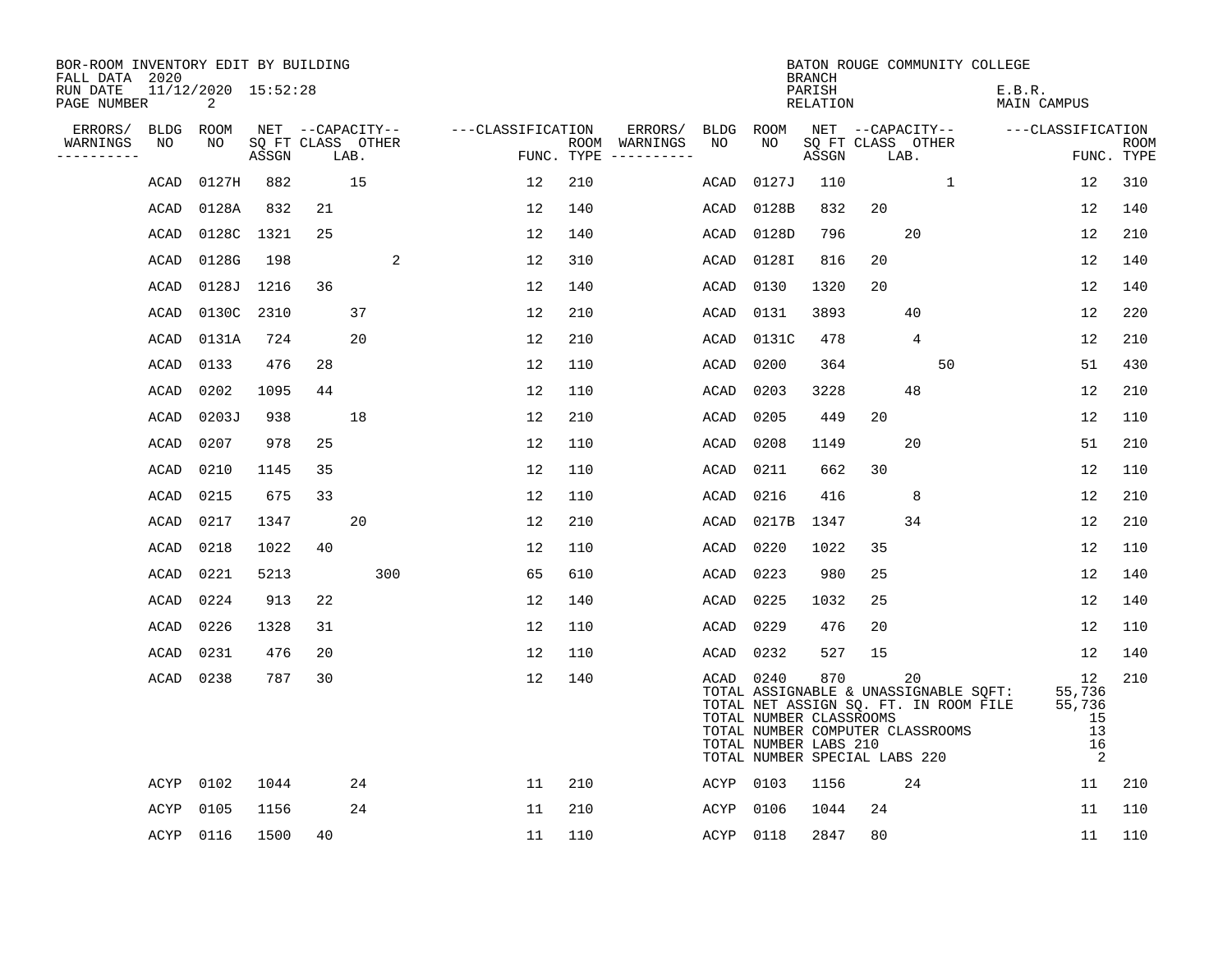| BOR-ROOM INVENTORY EDIT BY BUILDING<br>FALL DATA 2020 |           |                          |                            |    |      |              |                                    |                |     |                                      |           |           | BRANCH                                                                                   |    | BATON ROUGE COMMUNITY COLLEGE                                                                                            |                                       |                                                                       |      |
|-------------------------------------------------------|-----------|--------------------------|----------------------------|----|------|--------------|------------------------------------|----------------|-----|--------------------------------------|-----------|-----------|------------------------------------------------------------------------------------------|----|--------------------------------------------------------------------------------------------------------------------------|---------------------------------------|-----------------------------------------------------------------------|------|
| RUN DATE<br>PAGE NUMBER                               |           | 11/12/2020 15:52:28<br>3 |                            |    |      |              |                                    |                |     |                                      |           |           | PARISH<br>RELATION                                                                       |    |                                                                                                                          | E.B.R.<br>MAIN CAMPUS                 |                                                                       |      |
| ERRORS/                                               | BLDG      | ROOM                     |                            |    |      |              | NET --CAPACITY-- ---CLASSIFICATION |                |     | ERRORS/                              | BLDG ROOM |           |                                                                                          |    |                                                                                                                          | NET --CAPACITY-- ---CLASSIFICATION    |                                                                       |      |
| WARNINGS<br>----------                                | NO        | NO                       | SQ FT CLASS OTHER<br>ASSGN |    | LAB. |              |                                    |                |     | ROOM WARNINGS<br>FUNC. TYPE $------$ | NO        | NO.       | ASSGN                                                                                    |    | SQ FT CLASS OTHER<br>LAB.                                                                                                |                                       | FUNC. TYPE                                                            | ROOM |
|                                                       | ACYP      | 0120                     | 1044                       | 40 |      |              |                                    | 11             | 110 |                                      | ACYP      | 0125      | 1156                                                                                     |    | 30                                                                                                                       |                                       | 11                                                                    | 210  |
|                                                       | ACYP      | 0129                     | 1156                       | 24 |      |              |                                    | 11             | 110 |                                      | ACYP      | 0131      | 1044                                                                                     | 24 |                                                                                                                          |                                       | 11                                                                    | 110  |
|                                                       | ACYP      | 0201                     | 1034                       | 30 |      |              |                                    | 11             | 140 |                                      | ACYP      | 0203      | 1063                                                                                     |    | 30                                                                                                                       |                                       | 11                                                                    | 210  |
|                                                       | ACYP      | 0205                     | 1032                       | 30 |      |              |                                    | 11             | 140 |                                      | ACYP      | 0206      | 1015                                                                                     | 30 |                                                                                                                          |                                       | 11                                                                    | 140  |
|                                                       | ACYP      | 0207                     | 160                        |    |      | $\mathbf{1}$ |                                    | 11             | 310 |                                      | ACYP      | 0208      | 1010                                                                                     | 30 |                                                                                                                          |                                       | 11                                                                    | 140  |
|                                                       | ACYP      | 0209                     | 160                        |    |      | $\mathbf 1$  |                                    | 0 <sub>0</sub> | 010 |                                      | ACYP      | 0210      | 1083                                                                                     |    | 30                                                                                                                       |                                       | 11                                                                    | 210  |
|                                                       | ACYP      | 0213                     | 1044                       |    | 20   |              |                                    | 11             | 220 |                                      | ACYP      | 0219      | 687                                                                                      | 32 |                                                                                                                          |                                       | 11                                                                    | 110  |
|                                                       | ACYP      | 0221                     | 1156                       |    | 26   |              |                                    | 11             | 210 |                                      | ACYP      | 0223      | 608                                                                                      | 30 |                                                                                                                          |                                       | 11                                                                    | 110  |
|                                                       | ACYP      | 0225                     | 600                        |    | 30   |              |                                    | 11             | 210 |                                      | ACYP      | 0227      | 631                                                                                      |    | 30                                                                                                                       |                                       | 11                                                                    | 210  |
|                                                       | ACYP      | 0232                     | 1102                       |    | 40   |              |                                    | 11             | 210 |                                      |           | ACYP 0240 | 360<br>TOTAL NUMBER CLASSROOMS<br>TOTAL NUMBER LABS 210<br>TOTAL NUMBER SPECIAL LABS 220 |    | 24<br>TOTAL ASSIGNABLE & UNASSIGNABLE SQFT:<br>TOTAL NET ASSIGN SQ. FT. IN ROOM FILE<br>TOTAL NUMBER COMPUTER CLASSROOMS |                                       | 11<br>25,892<br>25,732<br>8<br>$\overline{4}$<br>10<br>$\overline{1}$ | 350  |
|                                                       |           | AFAC 0100                | 2400                       |    |      | 12           |                                    | 60             | 310 |                                      |           |           | TOTAL NUMBER CLASSROOMS<br>TOTAL NUMBER LABS 210<br>TOTAL NUMBER SPECIAL LABS 220        |    | TOTAL NET ASSIGN SQ. FT. IN ROOM FILE<br>TOTAL NUMBER COMPUTER CLASSROOMS                                                | TOTAL ASSIGNABLE & UNASSIGNABLE SQFT: | 2,400<br>2,400                                                        |      |
|                                                       | AFMR 0100 |                          | 440                        |    |      | $\mathbf{1}$ |                                    | 00             | 030 |                                      |           |           | TOTAL NUMBER CLASSROOMS<br>TOTAL NUMBER LABS 210<br>TOTAL NUMBER SPECIAL LABS 220        |    | TOTAL ASSIGNABLE & UNASSIGNABLE SQFT:<br>TOTAL NET ASSIGN SQ. FT. IN ROOM FILE<br>TOTAL NUMBER COMPUTER CLASSROOMS       |                                       | 440                                                                   |      |
|                                                       | AFRA      | 0100                     | 1102                       | 40 |      |              |                                    | 11             | 110 |                                      | AFRA 0102 |           | 624                                                                                      | 17 |                                                                                                                          |                                       | 11                                                                    | 110  |
|                                                       | AFRA      | 0104                     | 86                         | 15 |      |              |                                    | 11             | 110 |                                      | AFRA      | 0110      | 1080                                                                                     | 64 |                                                                                                                          |                                       | 11                                                                    | 110  |
|                                                       | AFRA      | 0111                     | 378                        | 14 |      |              |                                    | 11             | 110 |                                      | AFRA      | 0116      | 3228                                                                                     |    | 14                                                                                                                       |                                       | 11                                                                    | 220  |
|                                                       | AFRA      | 0122                     | 2691                       |    | 25   |              |                                    | 11             | 210 |                                      | AFRA      | 0123      | 754                                                                                      |    | 28                                                                                                                       |                                       | 11                                                                    | 240  |
|                                                       |           | AFRA 0123A               | 737                        | 28 |      |              |                                    | 11             | 110 |                                      | AFRA 0128 |           | 324                                                                                      |    | 9                                                                                                                        |                                       | 11                                                                    | 220  |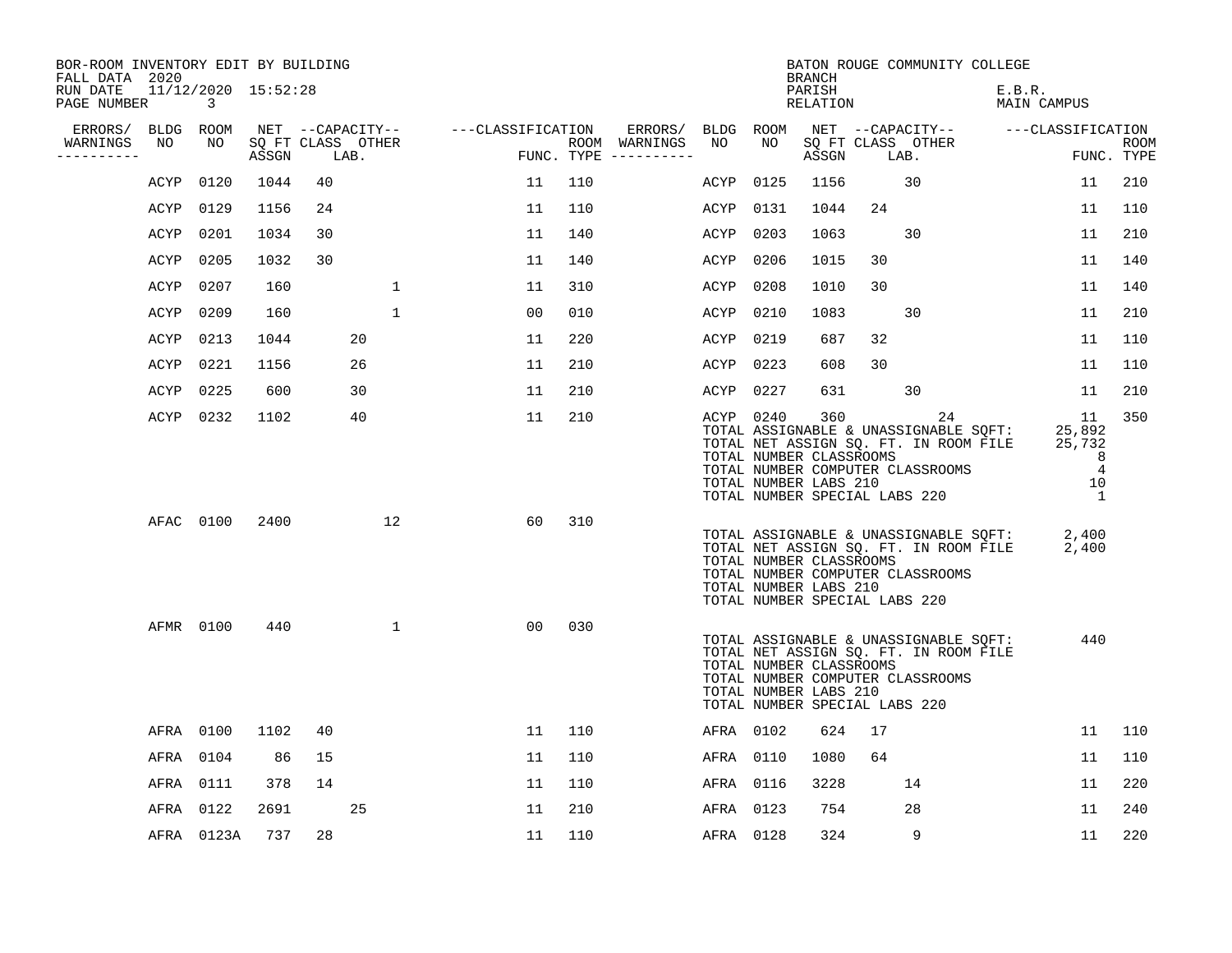| BOR-ROOM INVENTORY EDIT BY BUILDING<br>FALL DATA 2020 |                          |       |      |                   |                                    |     |                                      |           |                                                                                   | <b>BRANCH</b>      |    | BATON ROUGE COMMUNITY COLLEGE                                                                                                                             |                       |                                        |                           |
|-------------------------------------------------------|--------------------------|-------|------|-------------------|------------------------------------|-----|--------------------------------------|-----------|-----------------------------------------------------------------------------------|--------------------|----|-----------------------------------------------------------------------------------------------------------------------------------------------------------|-----------------------|----------------------------------------|---------------------------|
| RUN DATE<br>PAGE NUMBER                               | 11/12/2020 15:52:28<br>4 |       |      |                   |                                    |     |                                      |           |                                                                                   | PARISH<br>RELATION |    |                                                                                                                                                           | E.B.R.<br>MAIN CAMPUS |                                        |                           |
| ERRORS/                                               | BLDG ROOM                |       |      |                   | NET --CAPACITY-- ---CLASSIFICATION |     | ERRORS/ BLDG ROOM                    |           |                                                                                   |                    |    | NET --CAPACITY-- - ---CLASSIFICATION                                                                                                                      |                       |                                        |                           |
| WARNINGS<br>NO<br>----------                          | NO                       | ASSGN | LAB. | SQ FT CLASS OTHER |                                    |     | ROOM WARNINGS<br>FUNC. TYPE $------$ | NO        | NO                                                                                | ASSGN              |    | SQ FT CLASS OTHER<br>LAB.                                                                                                                                 |                       |                                        | <b>ROOM</b><br>FUNC. TYPE |
|                                                       | AFRA 0130                | 3310  |      | 10                | 11                                 | 220 |                                      |           | AFRA 0133B                                                                        | 620                |    | 12                                                                                                                                                        |                       | 00                                     | 020                       |
|                                                       | AFRA 0210                | 3655  |      | 20                | 11                                 | 220 |                                      | AFRA 0212 |                                                                                   | 868                | 20 |                                                                                                                                                           |                       | 11                                     | 110                       |
|                                                       | AFRA 0214                | 975   | 20   |                   | 11                                 | 110 |                                      | AFRA 0215 |                                                                                   | 2379               |    | 30                                                                                                                                                        |                       | 11                                     | 220                       |
|                                                       | AFRA 0218                | 800   | 20   |                   | 11                                 | 110 |                                      | AFRA 0221 |                                                                                   | 575                | 25 |                                                                                                                                                           |                       | 11                                     | 110                       |
|                                                       | AFRA 0222                | 563   | 25   |                   | 11                                 | 110 |                                      | AFRA 0224 |                                                                                   | 414                | 21 |                                                                                                                                                           |                       | 11                                     | 110                       |
|                                                       | AFRA 0225                | 667   |      | 24                | 11                                 | 240 |                                      | AFRA 0226 |                                                                                   | 588                |    | 14                                                                                                                                                        |                       | 11                                     | 240                       |
|                                                       | AFRA 0227                | 638   | 15   |                   | 11                                 | 110 |                                      | AFRA 0229 | TOTAL NUMBER CLASSROOMS<br>TOTAL NUMBER LABS 210                                  | 540                |    | 10<br>TOTAL ASSIGNABLE & UNASSIGNABLE SOFT:<br>TOTAL ASSIGNABLE & UNASSIGNABLE SOFT:<br>TOTAL NUMBER COMPUTER CLASSROOMS<br>TOTAL NUMBER SPECIAL LABS 220 |                       | 11<br>27,596<br>26,976<br>13<br>2<br>5 | 210                       |
|                                                       | AGAR 0100 38985          |       |      | 700               | 60                                 | 740 |                                      |           | TOTAL NUMBER CLASSROOMS<br>TOTAL NUMBER LABS 210<br>TOTAL NUMBER SPECIAL LABS 220 |                    |    | TOTAL ASSIGNABLE & UNASSIGNABLE SQFT: 38,985<br>TOTAL NET ASSIGN SQ. FT. IN ROOM FILE 38,985<br>TOTAL NUMBER COMPUTER CLASSROOMS                          |                       |                                        |                           |
|                                                       | AGOV 0112A               | 588   |      | 2                 | 62                                 | 310 |                                      |           | AGOV 0112B                                                                        | 524                |    | 30                                                                                                                                                        |                       | 44                                     | 220                       |
| AGOV                                                  | 0114                     | 1046  | 30   |                   | 11                                 | 140 |                                      | AGOV 0115 |                                                                                   | 615                | 36 |                                                                                                                                                           |                       | 11                                     | 110                       |
| AGOV                                                  | 0117                     | 806   | 36   |                   | 11                                 | 110 |                                      | AGOV 0118 |                                                                                   | 820                | 30 |                                                                                                                                                           |                       | 11                                     | 110                       |
| AGOV                                                  | 0135                     | 565   |      | 15                | 11                                 | 220 |                                      | AGOV 0137 |                                                                                   | 768                | 30 |                                                                                                                                                           |                       | 11                                     | 110                       |
| AGOV                                                  | 0139                     | 1607  | 75   |                   | 11                                 | 110 |                                      | AGOV 0140 |                                                                                   | 660                |    | 20                                                                                                                                                        |                       | 11                                     | 210                       |
| AGOV                                                  | 0141                     | 516   |      | 18                | 11                                 | 240 |                                      | AGOV 0142 |                                                                                   | 514                | 16 |                                                                                                                                                           |                       | 11                                     | 110                       |
| AGOV                                                  | 0228                     | 552   | 26   |                   | 11                                 | 110 |                                      | AGOV 0230 |                                                                                   | 552                | 24 |                                                                                                                                                           |                       | 11                                     | 110                       |
| AGOV                                                  | 0231                     | 500   | 24   |                   | 11                                 | 110 |                                      | AGOV 0233 |                                                                                   | 500                | 24 |                                                                                                                                                           |                       | 11                                     | 140                       |
| AGOV                                                  | 0236                     | 888   | 40   |                   | 11                                 | 110 |                                      | AGOV      | 0237                                                                              | 1212               |    | 17                                                                                                                                                        |                       | 11                                     | 260                       |
|                                                       | AGOV 0238                | 613   | 30   |                   | 11                                 | 110 |                                      | AGOV 0239 | TOTAL NUMBER CLASSROOMS                                                           | 690                | 24 | TOTAL ASSIGNABLE & UNASSIGNABLE SQFT: 14,536<br>TOTAL NET ASSIGN SQ. FT. IN ROOM FILE                                                                     |                       | 11<br>14,536<br>12                     | 110                       |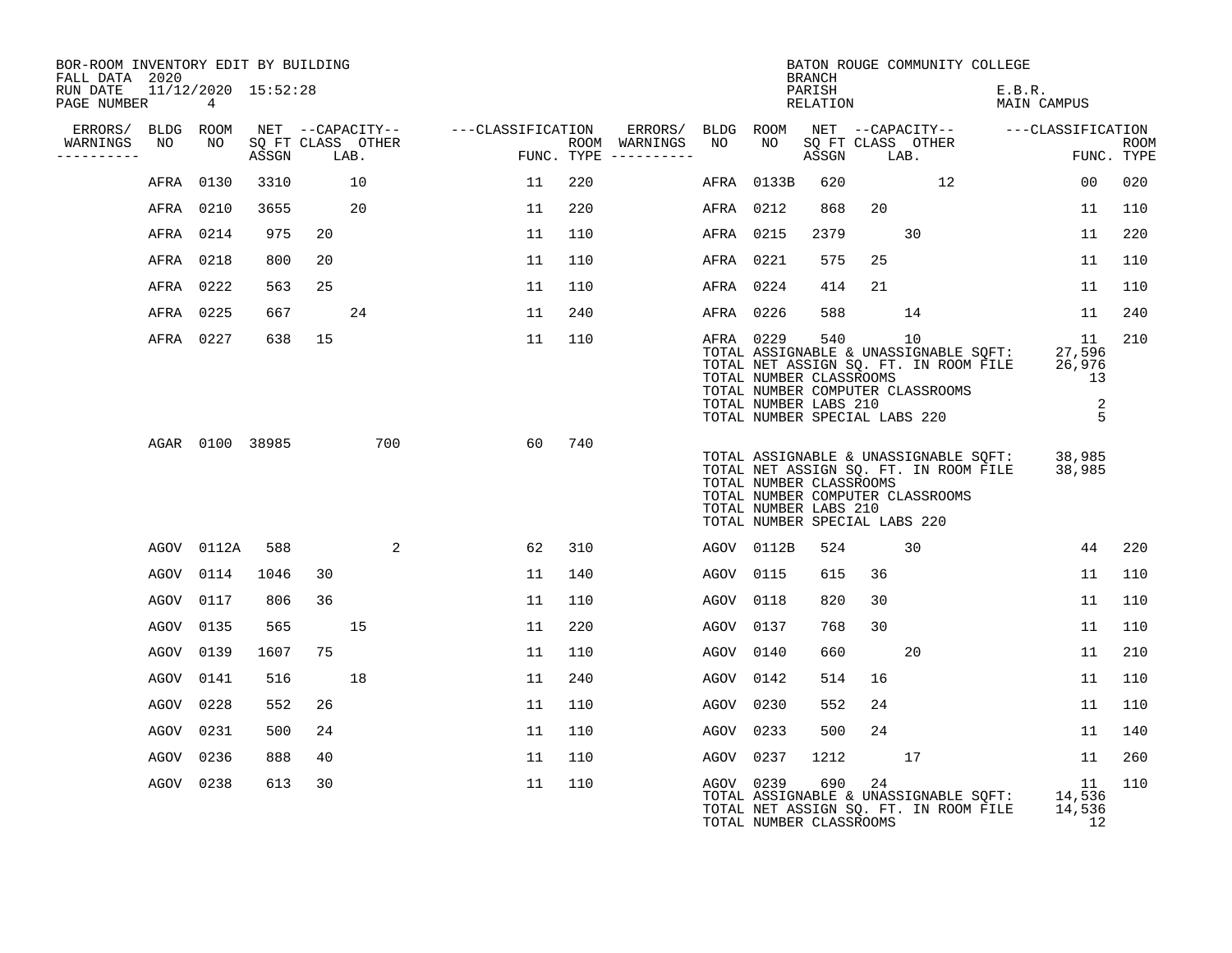| BOR-ROOM INVENTORY EDIT BY BUILDING<br>FALL DATA 2020 |                  |                           |                      |    |    |    |    |     |                  |                                                                                   | BRANCH             |    | BATON ROUGE COMMUNITY COLLEGE                                                                                                              |        |                                                                                            |     |
|-------------------------------------------------------|------------------|---------------------------|----------------------|----|----|----|----|-----|------------------|-----------------------------------------------------------------------------------|--------------------|----|--------------------------------------------------------------------------------------------------------------------------------------------|--------|--------------------------------------------------------------------------------------------|-----|
| RUN DATE<br>PAGE NUMBER                               |                  | 11/12/2020 15:52:28<br>-5 |                      |    |    |    |    |     |                  |                                                                                   | PARISH<br>RELATION |    |                                                                                                                                            | E.B.R. | MAIN CAMPUS                                                                                |     |
| ERRORS/ BLDG ROOM                                     |                  |                           |                      |    |    |    |    |     |                  |                                                                                   |                    |    |                                                                                                                                            |        |                                                                                            |     |
| WARNINGS<br>----------                                | NO               |                           | NO SQ FT CLASS OTHER |    |    |    |    |     |                  |                                                                                   |                    |    |                                                                                                                                            |        |                                                                                            |     |
|                                                       |                  |                           |                      |    |    |    |    |     |                  | TOTAL NUMBER LABS 210<br>TOTAL NUMBER SPECIAL LABS 220                            |                    |    | TOTAL NUMBER COMPUTER CLASSROOMS                                                                                                           |        | 2<br>$\mathbf{1}$<br>2                                                                     |     |
|                                                       | AMAG             | 0105                      | 429                  | 20 |    |    | 11 | 110 | AMAG 0108        |                                                                                   | 552                | 24 |                                                                                                                                            |        | 11                                                                                         | 110 |
|                                                       | AMAG             | 0148                      | 1667                 |    | 50 |    | 11 | 210 | AMAG             | 0158                                                                              | 394                | 12 |                                                                                                                                            |        | 11                                                                                         | 140 |
|                                                       | AMAG             | 0159                      | 1538                 | 48 |    |    | 11 | 110 | AMAG 0333        |                                                                                   | 674                | 16 |                                                                                                                                            |        | 11                                                                                         | 140 |
|                                                       | AMAG 0334        |                           | 698                  | 24 |    |    | 11 | 110 |                  | TOTAL NUMBER CLASSROOMS<br>TOTAL NUMBER LABS 210<br>TOTAL NUMBER SPECIAL LABS 220 |                    |    | AMAG 000000 1600 101<br>TOTAL ASSIGNABLE & UNASSIGNABLE SQFT:<br>TOTAL NET ASSIGN SQ. FT. IN ROOM FILE<br>TOTAL NUMBER COMPUTER CLASSROOMS |        | 63<br>7,552<br>7,552<br>$\overline{4}$<br>2<br>$\overline{1}$                              | 350 |
|                                                       | ASAR 0100        |                           | 3000                 |    |    | 4  | 63 | 730 |                  | TOTAL NUMBER CLASSROOMS<br>TOTAL NUMBER LABS 210<br>TOTAL NUMBER SPECIAL LABS 220 |                    |    | TOTAL NUMBER COMPUTER CLASSROOMS                                                                                                           |        | TOTAL ASSIGNABLE & UNASSIGNABLE SQFT: 3,000<br>TOTAL NET ASSIGN SQ. FT. IN ROOM FILE 3,000 |     |
|                                                       | <b>BALA 0105</b> |                           | 1000                 | 80 |    |    | 11 | 110 | <b>BALA</b> 0108 |                                                                                   | 3852               |    | 150                                                                                                                                        |        | 63                                                                                         | 350 |
|                                                       | BALA             | 0112                      | 443                  |    |    | 25 | 63 | 350 | BALA 0126        |                                                                                   | 1248               | 45 |                                                                                                                                            |        | 11                                                                                         | 110 |
|                                                       | <b>BALA</b> 0127 |                           | 1248                 | 45 |    |    | 11 | 110 |                  | BALA 0128A                                                                        | 704                | 26 |                                                                                                                                            |        | 11                                                                                         | 110 |
|                                                       | BALA             | 0128B                     | 677                  | 21 |    |    | 11 | 110 | BALA 0129        |                                                                                   | 1280               | 50 |                                                                                                                                            |        | 11                                                                                         | 110 |
|                                                       | BALA             | 0212                      | 1170                 | 36 |    |    | 11 | 110 | <b>BALA</b> 0213 |                                                                                   | 969                | 36 |                                                                                                                                            |        | 11                                                                                         | 110 |
|                                                       | <b>BALA 0215</b> |                           | 1099                 | 40 |    |    | 11 | 110 | <b>BALA</b> 0216 |                                                                                   | 1119               | 40 |                                                                                                                                            |        | 11                                                                                         | 110 |
|                                                       | <b>BALA 0217</b> |                           | 1072                 | 40 |    |    | 11 | 110 | <b>BALA</b> 0219 |                                                                                   | 1256               | 50 |                                                                                                                                            |        | 11                                                                                         | 110 |
|                                                       | <b>BALA 0220</b> |                           | 1256                 | 50 |    |    | 11 | 110 | <b>BALA</b> 0221 |                                                                                   | 838                | 32 |                                                                                                                                            |        | 11                                                                                         | 110 |
|                                                       | <b>BALA</b> 0222 |                           | 988                  | 30 |    |    | 11 | 110 | <b>BALA 0223</b> |                                                                                   | 1019               | 40 |                                                                                                                                            |        | 11                                                                                         | 110 |
|                                                       | BALA 0318        |                           | 219                  |    |    | 15 | 63 | 350 | BALA 0342        |                                                                                   | 980                | 33 |                                                                                                                                            |        | 11                                                                                         | 110 |
|                                                       | BALA 0344        |                           | 1500                 |    | 24 |    | 11 | 210 | <b>BALA</b> 0345 |                                                                                   | 864                | 32 |                                                                                                                                            |        | 11                                                                                         | 110 |
|                                                       | <b>BALA</b> 0346 |                           | 1280                 | 38 |    |    | 11 | 110 |                  | BALA 0347                                                                         | 1300               | 40 | TOTAL ASSIGNABLE & UNASSIGNABLE SQFT:<br>TOTAL NET ASSIGN SQ. FT. IN ROOM FILE                                                             |        | 11<br>27,381<br>27,381                                                                     | 110 |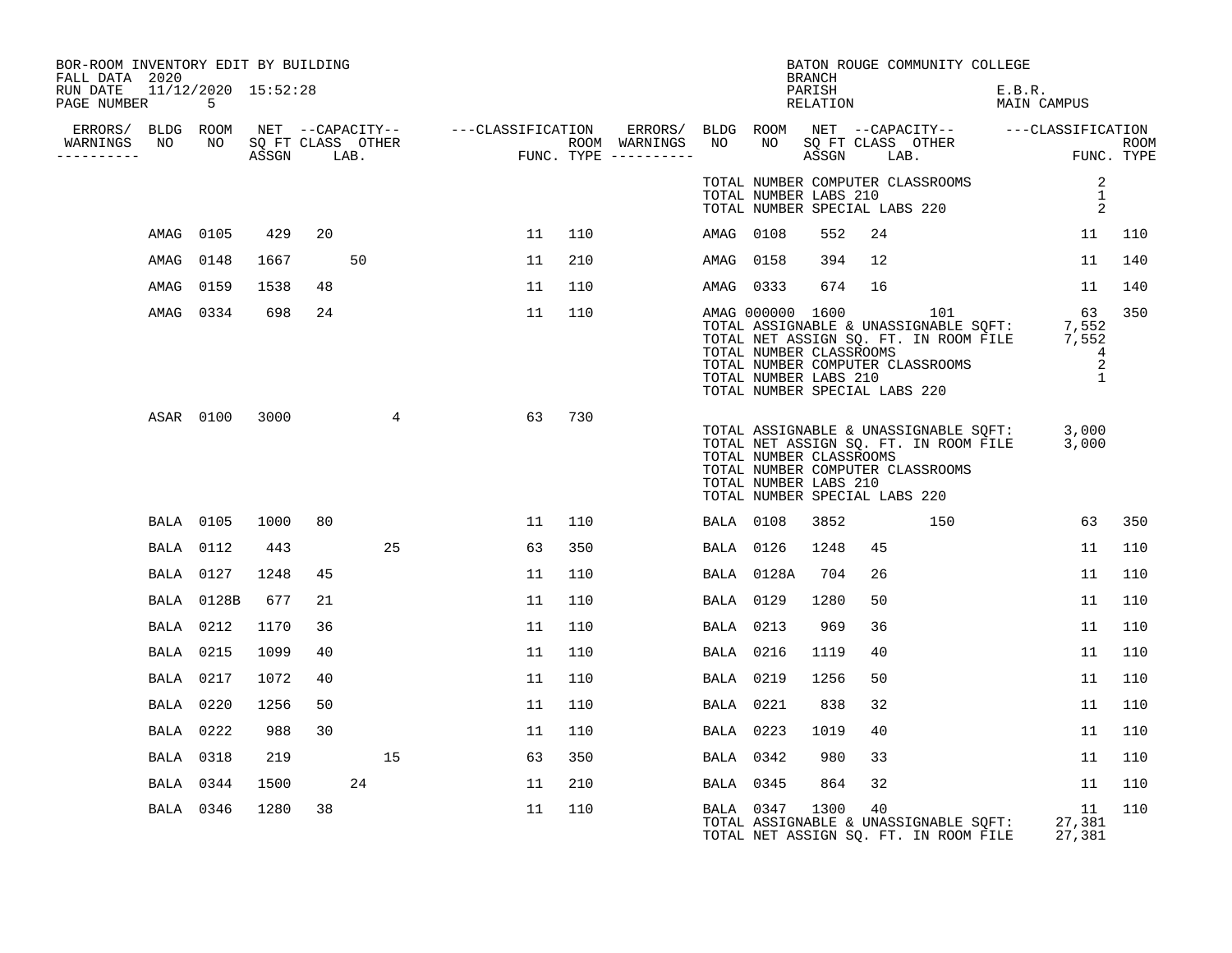| BOR-ROOM INVENTORY EDIT BY BUILDING<br>FALL DATA 2020 |                    |      |    |                      |                                                                                                                                                                                                              |    |     |             |                                                                                                     | BRANCH             |    | BATON ROUGE COMMUNITY COLLEGE                                                                                                                        |                       |                          |     |
|-------------------------------------------------------|--------------------|------|----|----------------------|--------------------------------------------------------------------------------------------------------------------------------------------------------------------------------------------------------------|----|-----|-------------|-----------------------------------------------------------------------------------------------------|--------------------|----|------------------------------------------------------------------------------------------------------------------------------------------------------|-----------------------|--------------------------|-----|
| RUN DATE 11/12/2020 15:52:28<br>PAGE NUMBER           | 6                  |      |    |                      |                                                                                                                                                                                                              |    |     |             |                                                                                                     | PARISH<br>RELATION |    |                                                                                                                                                      | E.B.R.<br>MAIN CAMPUS |                          |     |
| ERRORS/ BLDG ROOM                                     |                    |      |    |                      |                                                                                                                                                                                                              |    |     |             |                                                                                                     |                    |    |                                                                                                                                                      |                       |                          |     |
| WARNINGS<br>NO<br>.                                   |                    |      |    | NO SQ FT CLASS OTHER | NET --CAPACITY-- ----CLASSIFICATION ERRORS/BLDGROOM NET --CAPACITY-- ----CLASSIFICATION<br>SQFTCLASS OTHER ROOM WARNINGS NO NO SQFTCLASS OTHER ROOM<br>ASSGN LAB. FUNC.TYPE ----------- ASSGN LAB. FUNC.TYPE |    |     |             |                                                                                                     |                    |    |                                                                                                                                                      |                       |                          |     |
|                                                       |                    |      |    |                      |                                                                                                                                                                                                              |    |     |             | TOTAL NUMBER CLASSROOMS                                                                             |                    |    |                                                                                                                                                      |                       | 20                       |     |
|                                                       |                    |      |    |                      |                                                                                                                                                                                                              |    |     |             | TOTAL NUMBER LABS 210<br>TOTAL NUMBER SPECIAL LABS 220                                              |                    |    | TOTAL NUMBER COMPUTER CLASSROOMS                                                                                                                     |                       | $\overline{\mathbf{1}}$  |     |
| BEWE                                                  | 0136               | 8159 |    | 30                   |                                                                                                                                                                                                              | 12 | 210 | BEWE        | 0136F                                                                                               | 399                | 25 |                                                                                                                                                      |                       | 12                       | 110 |
| <b>BEWE</b>                                           | 0136G              | 319  | 18 |                      |                                                                                                                                                                                                              | 12 | 110 | <b>BEWE</b> | 0139                                                                                                | 3515               |    | 20                                                                                                                                                   |                       | 12                       | 210 |
| <b>BEWE</b>                                           | 0144               | 5391 |    | 47                   |                                                                                                                                                                                                              | 12 | 210 | <b>BEWE</b> | 0145                                                                                                | 6299               |    | 30                                                                                                                                                   |                       | 12                       | 210 |
| <b>BEWE</b>                                           | 0145A              | 310  | 12 |                      |                                                                                                                                                                                                              | 12 | 110 | <b>BEWE</b> | 0147                                                                                                | 934                | 40 |                                                                                                                                                      |                       | 12                       | 110 |
| <b>BEWE</b>                                           | 0149               | 312  | 10 |                      |                                                                                                                                                                                                              | 12 | 110 | <b>BEWE</b> | 0152                                                                                                | 831                | 24 |                                                                                                                                                      |                       | 12                       | 110 |
| BEWE                                                  | 0153               | 493  | 10 |                      |                                                                                                                                                                                                              | 12 | 110 | <b>BEWE</b> | 0203                                                                                                | 3228               |    | 15                                                                                                                                                   |                       | 12                       | 210 |
| <b>BEWE</b>                                           | 0204               | 438  |    | 1                    |                                                                                                                                                                                                              | 72 | 730 | <b>BEWE</b> | 0205                                                                                                | 449                |    | $\overline{2}$                                                                                                                                       |                       | 55                       | 310 |
| <b>BEWE</b>                                           | 0232               | 527  | 21 |                      |                                                                                                                                                                                                              | 12 | 140 | <b>BEWE</b> | 0233A                                                                                               | 416                | 16 |                                                                                                                                                      |                       | 12                       | 110 |
| BEWE                                                  | 0233B              | 151  | 16 |                      |                                                                                                                                                                                                              | 12 | 140 | BEWE        | 0234                                                                                                | 487                | 21 |                                                                                                                                                      |                       | 12                       | 140 |
| <b>BEWE</b>                                           | 0238               | 787  | 21 |                      |                                                                                                                                                                                                              | 12 | 140 | BEWE 0240   | TOTAL NUMBER CLASSROOMS<br>TOTAL NUMBER LABS 210<br>TOTAL NUMBER SPECIAL LABS 220                   | 870                | 25 | BEWE 0240 870 25<br>TOTAL ASSIGNABLE & UNASSIGNABLE SQFT: 34,315<br>TOTAL NET ASSIGN SQ. FT. IN ROOM FILE 34,315<br>TOTAL NUMBER COMPUTER CLASSROOMS |                       | 12<br>8<br>5<br>5        | 140 |
| BFWE                                                  | 0133               | 1096 |    | 28                   |                                                                                                                                                                                                              | 12 | 210 | BFWE 0201   |                                                                                                     | 2511               |    | 10                                                                                                                                                   |                       | 12                       | 210 |
| BFWE                                                  | 0202               | 2511 |    | 22                   |                                                                                                                                                                                                              | 12 | 210 |             | BFWE 0203 2789<br>TOTAL NUMBER CLASSROOMS<br>TOTAL NUMBER LABS 210<br>TOTAL NUMBER SPECIAL LABS 220 |                    |    | 15<br>TOTAL ASSIGNABLE & UNASSIGNABLE SQFT: 8,907<br>TOTAL NET ASSIGN SQ. FT. IN ROOM FILE 8,907<br>TOTAL NUMBER COMPUTER CLASSROOMS                 |                       | 12<br>4                  | 210 |
|                                                       | BGCL A00022 1762   |      | 36 |                      |                                                                                                                                                                                                              | 11 | 110 |             | BGCL B00022                                                                                         | 490                | 36 |                                                                                                                                                      |                       | 11                       | 110 |
|                                                       | <b>BGCL B00033</b> | 490  | 36 |                      |                                                                                                                                                                                                              | 11 | 115 |             | BGCL C00044 1023                                                                                    |                    |    | 20                                                                                                                                                   |                       | 11                       | 210 |
|                                                       | <b>BGCL 000000</b> | 100  | 10 |                      |                                                                                                                                                                                                              | 11 | 110 |             | TOTAL NUMBER CLASSROOMS<br>TOTAL NUMBER LABS 210                                                    |                    |    | TOTAL ASSIGNABLE & UNASSIGNABLE SQFT:<br>TOTAL NET ASSIGN SQ. FT. IN ROOM FILE<br>TOTAL NUMBER COMPUTER CLASSROOMS                                   |                       | 3,865<br>3,865<br>3<br>1 |     |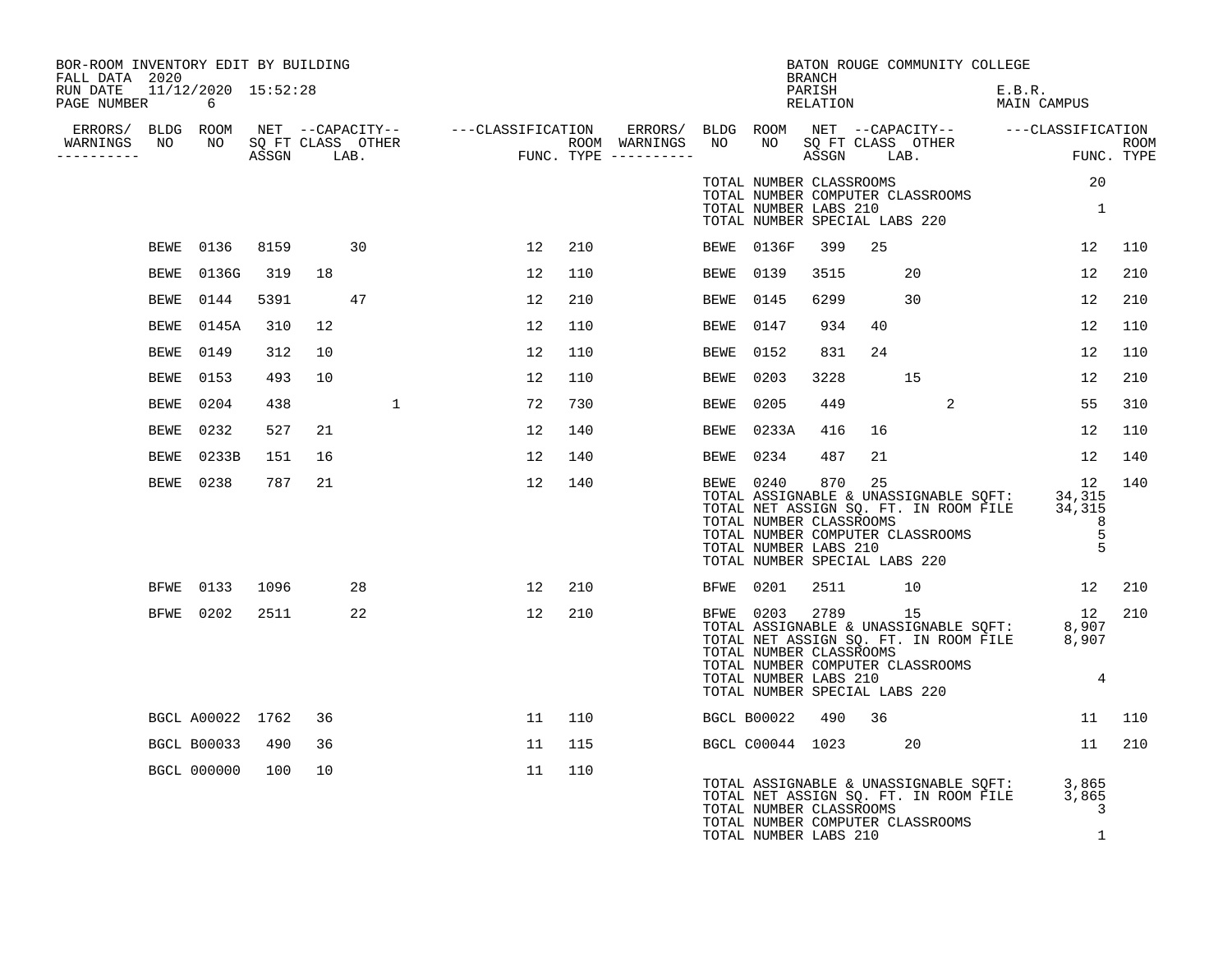| BOR-ROOM INVENTORY EDIT BY BUILDING<br>FALL DATA 2020 |                  |        |         |    |                           |        |     |           |                         | BRANCH |      | BATON ROUGE COMMUNITY COLLEGE                                                              |                                                                                                                                                                                                                                                              |        |
|-------------------------------------------------------|------------------|--------|---------|----|---------------------------|--------|-----|-----------|-------------------------|--------|------|--------------------------------------------------------------------------------------------|--------------------------------------------------------------------------------------------------------------------------------------------------------------------------------------------------------------------------------------------------------------|--------|
| RUN DATE 11/12/2020 15:52:28<br>PAGE NUMBER 7         |                  |        |         |    |                           |        |     |           |                         |        |      |                                                                                            | E.B.R.<br>PARISH E.B.R.<br>RELATION MAIN CAMPUS                                                                                                                                                                                                              |        |
|                                                       |                  |        |         |    |                           |        |     |           |                         |        |      |                                                                                            |                                                                                                                                                                                                                                                              |        |
|                                                       |                  |        |         |    |                           |        |     |           |                         |        |      | TOTAL NUMBER SPECIAL LABS 220                                                              |                                                                                                                                                                                                                                                              |        |
|                                                       |                  |        |         |    | BGWE 0006E 3002 32 12 210 |        |     |           | TOTAL NUMBER CLASSROOMS |        |      | TOTAL NUMBER COMPUTER CLASSROOMS<br>TOTAL NUMBER LABS 210<br>TOTAL NUMBER SPECIAL LABS 220 | TOTAL ASSIGNABLE & UNASSIGNABLE SQFT: 3,002<br>TOTAL NET ASSIGN SQ. FT. IN ROOM FILE 3,002<br>$\overline{\phantom{a}}$                                                                                                                                       |        |
|                                                       | BHCS 0300 476 15 |        |         |    |                           | 11 110 |     |           | TOTAL NUMBER LABS 210   |        |      | TOTAL NUMBER SPECIAL LABS 220                                                              | BHCS 0301 544 15 11 110<br>TOTAL ASSIGNABLE & UNASSIGNABLE SQFT: 1,020<br>TOTAL NET ASSIGN SQ. FT. IN ROOM FILE 1,020<br>TOTAL NUMBER CLASSROOMS 2<br>TOTAL NUMBER COMPUTER CLASSROOMS 2                                                                     |        |
|                                                       | BHWE 0203        |        | 2496 15 |    |                           | 11     | 210 |           |                         |        |      |                                                                                            | BHWE 0204 432 15 12 210                                                                                                                                                                                                                                      |        |
|                                                       | BHWE 0205        | 216 15 |         |    |                           | 12 110 |     |           |                         |        |      |                                                                                            | TOTAL ASSIGNABLE & UNASSIGNABLE SQFT: 3,144<br>TOTAL NET ASSIGN SQ. FT. IN ROOM FILE 3,144<br>TOTAL NUMBER CLASSROOMS 1<br>TOTAL NUMBER COMPUTER CLASSROOMS 1<br>TOTAL NUMBER LABS 210<br>TOTAL NUMBER SPECIAL LABS 220                                      |        |
|                                                       | COLL 0415        | 991    | 30      |    |                           | 11 110 |     | COLL 0418 |                         | 875    | 32   |                                                                                            |                                                                                                                                                                                                                                                              | 11 110 |
|                                                       | COLL 0427        | 812    | 32      |    |                           | 11     | 140 | COLL 0429 |                         | 892    | 32   |                                                                                            | 11                                                                                                                                                                                                                                                           | 110    |
|                                                       | COLL 0432        | 1295   |         | 26 |                           | 12     | 210 | COLL 0433 |                         | 172    |      | $\overline{\mathbf{3}}$                                                                    | 12                                                                                                                                                                                                                                                           | 210    |
|                                                       | COLL 0434        | 3387   |         | 67 |                           | 12     | 210 | COLL 0435 |                         |        | 4670 | 93                                                                                         | 12                                                                                                                                                                                                                                                           | 210    |
|                                                       | COLL 0436        |        | 5542    | 50 |                           | 12     | 210 |           |                         |        |      | TOTAL NUMBER SPECIAL LABS 220                                                              | COLL 0437 1100 24 12<br>TOTAL ASSIGNABLE & UNASSIGNABLE SQFT: 19,736<br>TOTAL NET ASSIGN SQ. FT. IN ROOM FILE 19,736<br>12<br>101AL NUMBER CLASSROOMS<br>TOTAL NUMBER COMPUTER CLASSROOMS 1<br>TOTAL NUMBER COMPUTER CLASSROOMS 1<br>TOTAL NUMBER LABS 210 6 | 210    |
|                                                       | GADM 08373 837   |        | 37      |    |                           | 11 115 |     |           | GADM A00011 850 27      |        |      |                                                                                            | $\begin{array}{ccc} & 11 & 110 \end{array}$                                                                                                                                                                                                                  |        |
|                                                       | GADM A00022 1762 |        | 55      |    |                           | 11     | 110 |           | GADM A00044 626         |        | 42   |                                                                                            |                                                                                                                                                                                                                                                              | 11 110 |
|                                                       | GADM A00055      | 95     | 1       |    |                           | 11     | 115 |           |                         |        |      |                                                                                            | TOTAL ASSIGNABLE & UNASSIGNABLE SQFT: 4,170<br>TOTAL NET ASSIGN SQ. FT. IN ROOM FILE 4,170                                                                                                                                                                   |        |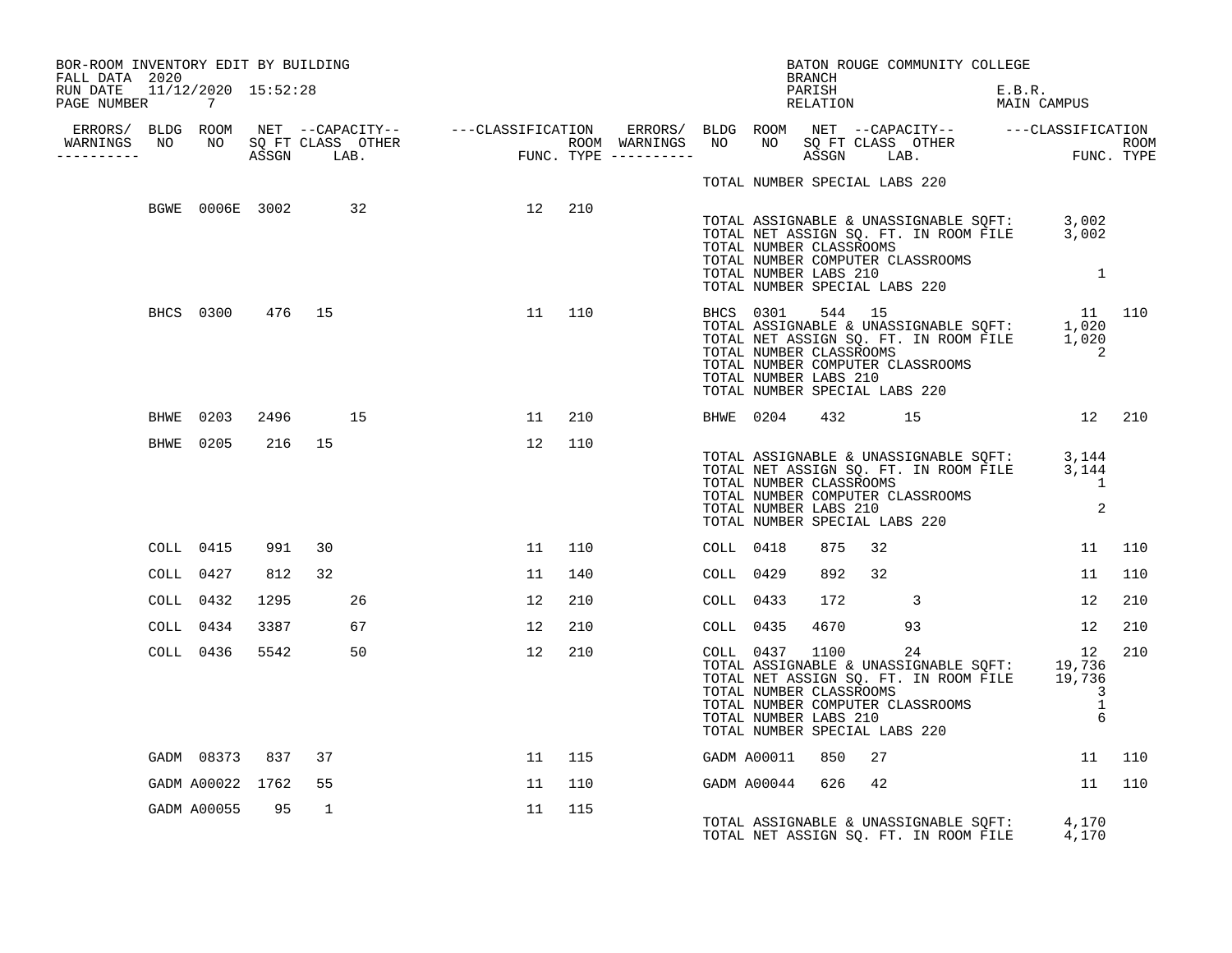| BOR-ROOM INVENTORY EDIT BY BUILDING<br>FALL DATA 2020 |                          |            |    |    |    |     |           |                                                                                                                                                                                                         | <b>BRANCH</b>      |        |    | BATON ROUGE COMMUNITY COLLEGE |                                                                                            |                                    |     |
|-------------------------------------------------------|--------------------------|------------|----|----|----|-----|-----------|---------------------------------------------------------------------------------------------------------------------------------------------------------------------------------------------------------|--------------------|--------|----|-------------------------------|--------------------------------------------------------------------------------------------|------------------------------------|-----|
| RUN DATE<br>PAGE NUMBER                               | 11/12/2020 15:52:28<br>8 |            |    |    |    |     |           |                                                                                                                                                                                                         | PARISH<br>RELATION |        |    |                               | E.B.R.<br>MAIN CAMPUS                                                                      |                                    |     |
|                                                       |                          |            |    |    |    |     |           |                                                                                                                                                                                                         |                    |        |    |                               |                                                                                            |                                    |     |
| WARNINGS<br>----------                                |                          |            |    |    |    |     |           |                                                                                                                                                                                                         |                    |        |    |                               |                                                                                            |                                    |     |
|                                                       |                          |            |    |    |    |     |           | TOTAL NUMBER CLASSROOMS<br>TOTAL NUMBER COMPUTER CLASSROOMS<br>TOTAL NUMBER LABS 210<br>TOTAL NUMBER SPECIAL LABS 220                                                                                   |                    |        |    |                               |                                                                                            | $\mathbf{3}$                       |     |
| HOOP                                                  | 0003                     | 928        | 25 |    | 11 | 110 |           | HOOP 0103B                                                                                                                                                                                              | 407                | 24     |    |                               |                                                                                            | 11                                 | 110 |
| HOOP                                                  | 0104B                    | 407        | 24 |    | 11 | 110 | HOOP      | 0105B                                                                                                                                                                                                   | 204                |        |    | $\mathbf{1}$                  |                                                                                            | 11                                 | 310 |
| HOOP                                                  | 0106                     | 552        | 30 |    | 11 | 110 | HOOP      | 0106A                                                                                                                                                                                                   | 552                | 24     |    |                               |                                                                                            | 11                                 | 110 |
| HOOP                                                  | 0106B                    | 928        |    | 24 | 11 | 210 | HOOP      | 0107                                                                                                                                                                                                    | 635                | 24     |    |                               |                                                                                            | 11                                 | 110 |
| HOOP                                                  | 0107A                    | 635        | 24 |    | 11 | 110 | HOOP      | 0107B                                                                                                                                                                                                   | 500                | 24     |    |                               |                                                                                            | 11                                 | 110 |
| HOOP                                                  | 0108B                    | 187        |    | 10 | 77 | 760 | HOOP      | 0109B                                                                                                                                                                                                   | 3657               |        | 50 |                               |                                                                                            | 11                                 | 210 |
| HOOP                                                  | 0111                     | 851        | 20 |    | 11 | 115 | HOOP      | 0112B                                                                                                                                                                                                   | 525                |        | 20 |                               |                                                                                            | 11                                 | 210 |
| HOOP                                                  | 0113A                    | 138        |    | 1  | 11 | 310 | HOOP      | 0113B                                                                                                                                                                                                   | 297                |        |    | 2                             |                                                                                            | 11                                 | 310 |
| HOOP                                                  | 0114                     | 729        | 25 |    | 11 | 110 | HOOP      | 0114A                                                                                                                                                                                                   | 837                | 24     |    |                               |                                                                                            | 11                                 | 110 |
| HOOP                                                  | 0115A                    | 729        |    | 12 | 11 | 210 | HOOP      | 0116                                                                                                                                                                                                    | 729                |        | 10 |                               |                                                                                            | 11                                 | 210 |
| HOOP                                                  | 0118                     | 837        | 30 |    | 11 | 110 | HOOP      | 0119                                                                                                                                                                                                    | 120                |        |    | $\mathbf{1}$                  |                                                                                            | 11                                 | 310 |
| HOOP                                                  |                          | 0121 30206 |    | 50 | 11 | 260 | HOOP      | 0203                                                                                                                                                                                                    | 407                | 18     |    |                               |                                                                                            | 11                                 | 110 |
| HOOP                                                  | 0204                     | 407        | 18 |    | 11 | 110 | HOOP      | 0206                                                                                                                                                                                                    | 928                |        | 25 |                               |                                                                                            | 11                                 | 210 |
| HOOP                                                  | 0207                     | 500        | 18 |    | 11 | 110 | HOOP      | 0209                                                                                                                                                                                                    | 3657               |        | 50 |                               |                                                                                            | 11                                 | 210 |
| HOOP                                                  | 0210                     | 2533       |    | 50 | 11 | 210 | HOOP      | 0211                                                                                                                                                                                                    | 851                |        |    | $\mathbf{1}$                  |                                                                                            | 45                                 | 731 |
| HOOP                                                  | 0212                     | 525        |    | 10 | 11 | 210 | HOOP 0219 | TOTAL ASSIGNABLE & UNASSIGNABLE SQFT:<br>TOTAL NET ASSIGN SQ. FT. IN ROOM FILE<br>TOTAL NUMBER CLASSROOMS<br>TOTAL NUMBER COMPUTER CLASSROOMS<br>TOTAL NUMBER LABS 210<br>TOTAL NUMBER SPECIAL LABS 220 | 171                |        | 6  |                               |                                                                                            | 11<br>55,569<br>55,569<br>14<br>10 | 210 |
| HSPN                                                  | 0403                     | 468        | 15 |    | 11 | 115 |           | HSPN 0404                                                                                                                                                                                               |                    | 323 15 |    |                               |                                                                                            | 11 115                             |     |
|                                                       | HSPN 0405                | 285        | 15 |    | 11 | 110 |           | TOTAL NUMBER CLASSROOMS<br>TOTAL NUMBER COMPUTER CLASSROOMS<br>TOTAL NUMBER LABS 210                                                                                                                    |                    |        |    |                               | TOTAL ASSIGNABLE & UNASSIGNABLE SQFT: 1,076<br>TOTAL NET ASSIGN SQ. FT. IN ROOM FILE 1,076 | $\overline{\phantom{a}}$           |     |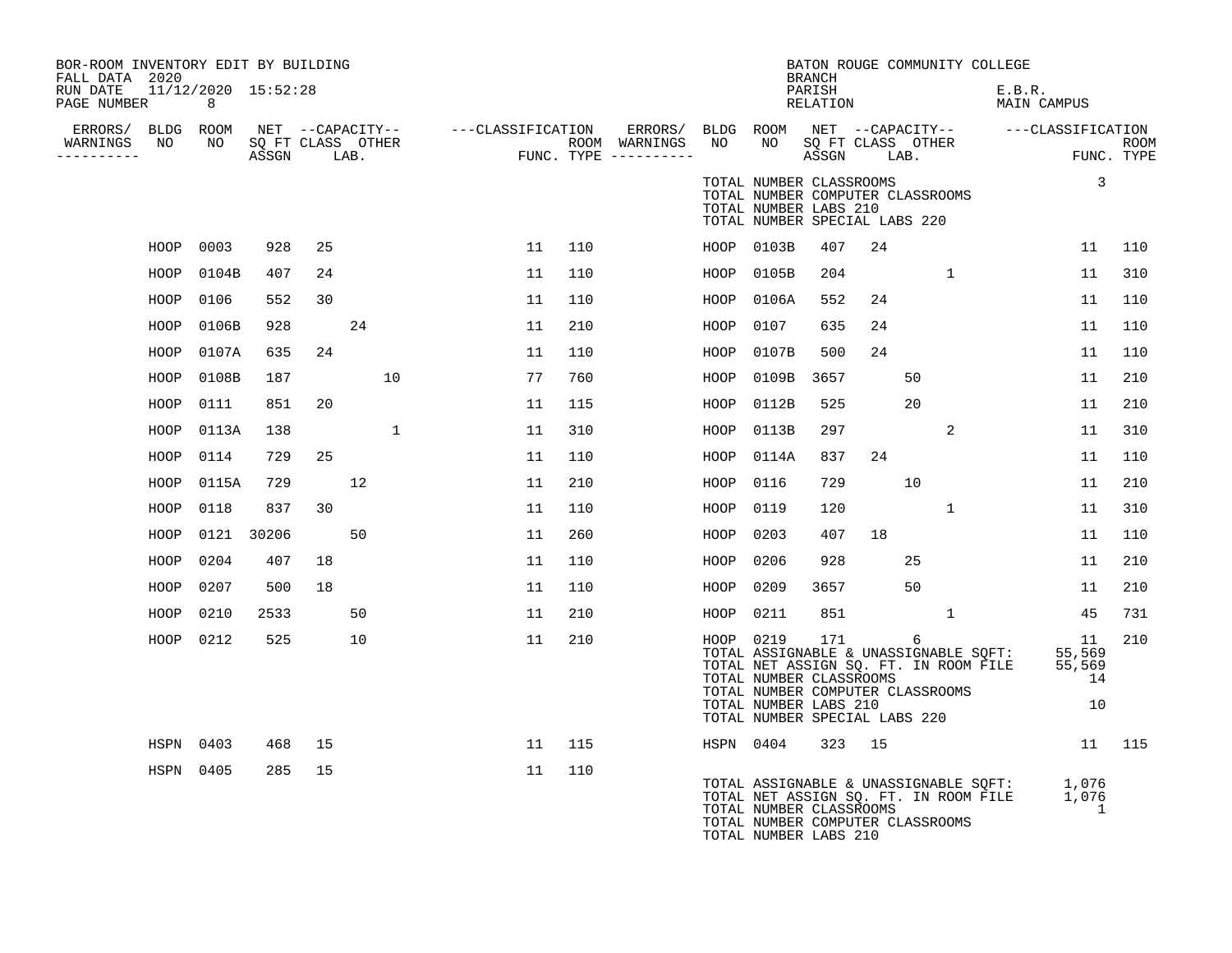| BOR-ROOM INVENTORY EDIT BY BUILDING<br>FALL DATA 2020 |                                       |       |                           |                                    |     |                                      |                  |                                                  | BRANCH             |                                     | BATON ROUGE COMMUNITY COLLEGE                                                                                      |                                                              |                     |                    |
|-------------------------------------------------------|---------------------------------------|-------|---------------------------|------------------------------------|-----|--------------------------------------|------------------|--------------------------------------------------|--------------------|-------------------------------------|--------------------------------------------------------------------------------------------------------------------|--------------------------------------------------------------|---------------------|--------------------|
| RUN DATE<br>PAGE NUMBER                               | 11/12/2020 15:52:28<br>$\overline{9}$ |       |                           |                                    |     |                                      |                  |                                                  | PARISH<br>RELATION |                                     |                                                                                                                    | E.B.R.<br>MAIN CAMPUS                                        |                     |                    |
| ERRORS/ BLDG ROOM                                     |                                       |       |                           | NET --CAPACITY-- ---CLASSIFICATION |     | ERRORS/                              | BLDG ROOM        |                                                  |                    |                                     |                                                                                                                    | NET --CAPACITY-- ---CLASSIFICATION                           |                     |                    |
| WARNINGS<br>NO<br>----------                          | NO                                    | ASSGN | SQ FT CLASS OTHER<br>LAB. |                                    |     | ROOM WARNINGS<br>FUNC. TYPE $------$ | NO               | NO                                               | ASSGN              |                                     | SQ FT CLASS OTHER<br>LAB.                                                                                          |                                                              |                     | ROOM<br>FUNC. TYPE |
|                                                       |                                       |       |                           |                                    |     |                                      |                  |                                                  |                    | TOTAL NUMBER SPECIAL LABS 220       |                                                                                                                    |                                                              |                     |                    |
| JKSN                                                  | 0101                                  | 1624  | 22                        | 12                                 | 210 |                                      | <b>JKSN 0102</b> |                                                  | 2332               | 50                                  |                                                                                                                    | 12                                                           |                     | 110                |
| JKSN                                                  | 0102A                                 | 771   | 10                        | 12                                 | 210 |                                      | <b>JKSN 0103</b> |                                                  | 575                | 12                                  |                                                                                                                    | 12                                                           |                     | 110                |
| JKSN                                                  | 0104                                  | 1096  | 14                        | 12                                 | 210 |                                      | <b>JKSN 0105</b> |                                                  | 761                | 22                                  |                                                                                                                    | 12                                                           |                     | 110                |
|                                                       | <b>JKSN 0106</b>                      | 491   | 20                        | 12                                 | 110 |                                      | <b>JKSN 0108</b> |                                                  | 491                | 16                                  |                                                                                                                    | 12                                                           |                     | 110                |
|                                                       | <b>JKSN 0109</b>                      | 932   | 32                        | 63                                 | 110 |                                      | <b>JKSN 0133</b> |                                                  | 476                | 20                                  |                                                                                                                    | 12                                                           |                     | 110                |
|                                                       | <b>JKSN 0134</b>                      | 761   | 12                        | 12                                 | 210 |                                      | JKSN 0136        | TOTAL NUMBER CLASSROOMS<br>TOTAL NUMBER LABS 210 | 575                | 12<br>TOTAL NUMBER SPECIAL LABS 220 | TOTAL NET ASSIGN SQ. FT. IN ROOM FILE<br>TOTAL NUMBER COMPUTER CLASSROOMS                                          | 12<br>TOTAL ASSIGNABLE & UNASSIGNABLE SQFT: 10,885<br>10,885 | 8<br>$\overline{4}$ | 110                |
|                                                       | MATC 0203                             | 6006  | 25                        | 12                                 | 210 |                                      | MATC 0204        |                                                  | 715                | 25                                  |                                                                                                                    |                                                              | 11                  | 110                |
| MATC                                                  | 0205                                  | 750   | 25                        | 11                                 | 110 |                                      | MATC             | 0209                                             | 1361               |                                     | 25                                                                                                                 | 12                                                           |                     | 210                |
| MATC                                                  | 0210                                  | 689   | 25                        | 11                                 | 110 |                                      | MATC             | 0211                                             | 1260               |                                     | 25                                                                                                                 | 12                                                           |                     | 210                |
| MATC                                                  | 0212                                  | 1254  | 25                        | 12                                 | 210 |                                      | MATC             | 0213                                             | 4954               |                                     | 25                                                                                                                 | 12                                                           |                     | 210                |
|                                                       | MATC 0215                             | 1691  | 25                        | 12                                 | 210 |                                      | MATC             | 0216                                             | 4352               |                                     | 25                                                                                                                 | 12                                                           |                     | 210                |
| MATC                                                  | 0301                                  | 998   | 30                        | 12                                 | 110 |                                      | MATC             | 0302                                             | 5992               |                                     | 25                                                                                                                 | 12                                                           |                     | 210                |
|                                                       | MATC 0304                             | 983   | 30                        | 11                                 | 110 |                                      | MATC             | 0308                                             | 953                | 30                                  |                                                                                                                    | 11                                                           |                     | 110                |
| MATC                                                  | 0312                                  | 4569  | 25                        | 12                                 | 210 |                                      | MATC             | 0313                                             | 1388               |                                     | 25                                                                                                                 | 11                                                           |                     | 210                |
|                                                       | MATC 0314                             | 1559  | 25                        | 12                                 | 210 |                                      | MATC 0315        |                                                  | 2601               |                                     | 25                                                                                                                 |                                                              | $12 \overline{ }$   | 210                |
|                                                       | MATC 0316                             | 4175  | 25                        | 12                                 | 210 |                                      |                  | TOTAL NUMBER CLASSROOMS<br>TOTAL NUMBER LABS 210 |                    | TOTAL NUMBER SPECIAL LABS 220       | TOTAL ASSIGNABLE & UNASSIGNABLE SOFT:<br>TOTAL NET ASSIGN SQ. FT. IN ROOM FILE<br>TOTAL NUMBER COMPUTER CLASSROOMS | 46,250<br>46,250                                             | 6<br>13             |                    |
|                                                       | MECH 0101                             | 8000  | $\mathbf 1$               | 00                                 | 030 |                                      |                  | MECH 0105<br>TOTAL NUMBER CLASSROOMS             | 209                |                                     | TOTAL ASSIGNABLE & UNASSIGNABLE SQFT:<br>TOTAL NET ASSIGN SQ. FT. IN ROOM FILE<br>TOTAL NUMBER COMPUTER CLASSROOMS | 51<br>8,209<br>209                                           |                     | 310                |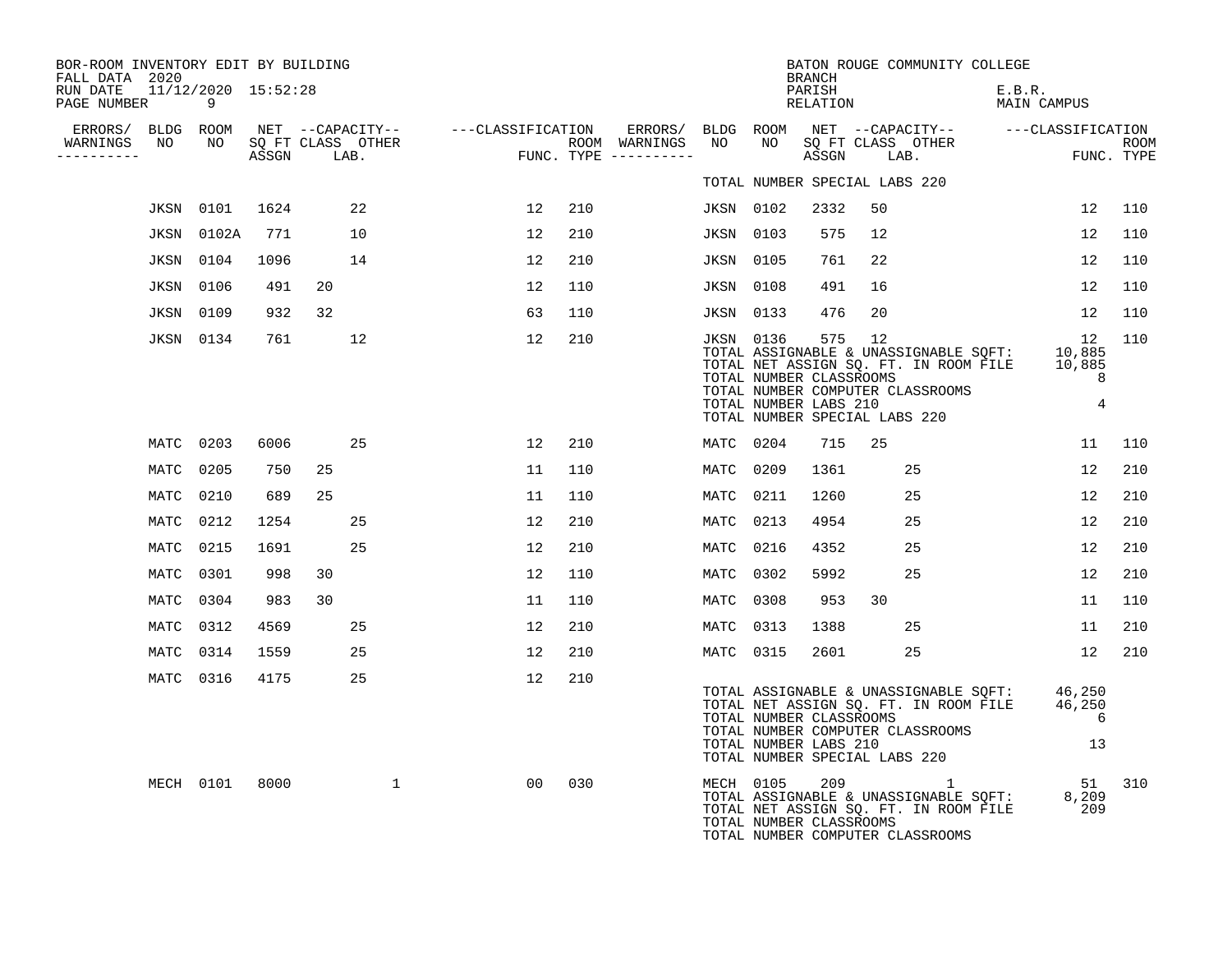| BOR-ROOM INVENTORY EDIT BY BUILDING<br>FALL DATA 2020 |      |                           |       |    |                           |                                               |     |                                      |                  |                                                                     | <b>BRANCH</b>      | BATON ROUGE COMMUNITY COLLEGE                                                                                                                             |                       |                                           |      |
|-------------------------------------------------------|------|---------------------------|-------|----|---------------------------|-----------------------------------------------|-----|--------------------------------------|------------------|---------------------------------------------------------------------|--------------------|-----------------------------------------------------------------------------------------------------------------------------------------------------------|-----------------------|-------------------------------------------|------|
| RUN DATE<br>PAGE NUMBER                               |      | 11/12/2020 15:52:28<br>10 |       |    |                           |                                               |     |                                      |                  |                                                                     | PARISH<br>RELATION |                                                                                                                                                           | E.B.R.<br>MAIN CAMPUS |                                           |      |
| ERRORS/ BLDG ROOM<br>WARNINGS<br>--------             | NO   | NO                        | ASSGN |    | SQ FT CLASS OTHER<br>LAB. | NET --CAPACITY--    ---CLASSIFICATION ERRORS/ |     | ROOM WARNINGS<br>FUNC. TYPE $------$ | NO               |                                                                     |                    | BLDG ROOM NET --CAPACITY-- ---CLASSIFICATION<br>NO SQ FT CLASS OTHER<br>ASSGN LAB.                                                                        |                       | FUNC. TYPE                                | ROOM |
|                                                       |      |                           |       |    |                           |                                               |     |                                      |                  | TOTAL NUMBER LABS 210                                               |                    | TOTAL NUMBER SPECIAL LABS 220                                                                                                                             |                       |                                           |      |
|                                                       | NWRD | 0002A 1762                |       | 36 |                           | 12                                            | 110 |                                      |                  | NWRD 0002B                                                          | 490                | 36                                                                                                                                                        |                       | 12                                        | 110  |
|                                                       | NWRD | 0003B                     | 490   | 36 |                           | 12                                            | 110 |                                      |                  | NWRD 0004C 1023<br>TOTAL NUMBER CLASSROOMS<br>TOTAL NUMBER LABS 210 |                    | 20<br>TOTAL ASSIGNABLE & UNASSIGNABLE SQFT:<br>TOTAL NET ASSIGN SQ. FT. IN ROOM FILE<br>TOTAL NUMBER COMPUTER CLASSROOMS<br>TOTAL NUMBER SPECIAL LABS 220 |                       | 12<br>3,765<br>3,765<br>3<br>$\mathbf{1}$ | 210  |
|                                                       |      | PRNT 0132A                | 297   |    | 20                        | 12                                            | 220 |                                      |                  | TOTAL NUMBER CLASSROOMS<br>TOTAL NUMBER LABS 210                    |                    | TOTAL ASSIGNABLE & UNASSIGNABLE SOFT:<br>TOTAL NET ASSIGN SQ. FT. IN ROOM FILE<br>TOTAL NUMBER COMPUTER CLASSROOMS<br>TOTAL NUMBER SPECIAL LABS 220       |                       | 297<br>297<br>1                           |      |
|                                                       |      | PTAL 0109                 | 160   | 10 |                           | 12                                            | 115 |                                      | PTAL 0110        |                                                                     | 196                | 10                                                                                                                                                        |                       | 12                                        | 115  |
|                                                       |      | PTAL 0114                 | 1035  | 40 |                           | 12                                            | 110 |                                      | PTAL             | 0115                                                                | 4576               | 25                                                                                                                                                        |                       | 12                                        | 210  |
|                                                       |      | PTAL 0117                 | 90    | 5  |                           | 12                                            | 110 |                                      | <b>PTAL 0118</b> |                                                                     | 195                | 2                                                                                                                                                         |                       | 12                                        | 310  |
|                                                       |      | PTAL 0125                 | 775   |    | 15                        | 12                                            | 210 |                                      | PTAL 0126        |                                                                     | 648                | $\mathbf{1}$                                                                                                                                              |                       | 0 <sub>0</sub>                            | 030  |
|                                                       |      | PTAL 0130                 | 378   | 15 |                           | 12                                            | 115 |                                      | PTAL 0131        |                                                                     | 162                | 15                                                                                                                                                        |                       | 12                                        | 215  |
|                                                       |      | PTAL 000000 1035          |       | 50 |                           | 11                                            | 110 |                                      |                  | TOTAL NUMBER CLASSROOMS<br>TOTAL NUMBER LABS 210                    |                    | TOTAL ASSIGNABLE & UNASSIGNABLE SQFT: 9,250<br>TOTAL NET ASSIGN SO. FT. IN ROOM FILE<br>TOTAL NUMBER COMPUTER CLASSROOMS<br>TOTAL NUMBER SPECIAL LABS 220 |                       | 8,602<br>3<br>2                           |      |